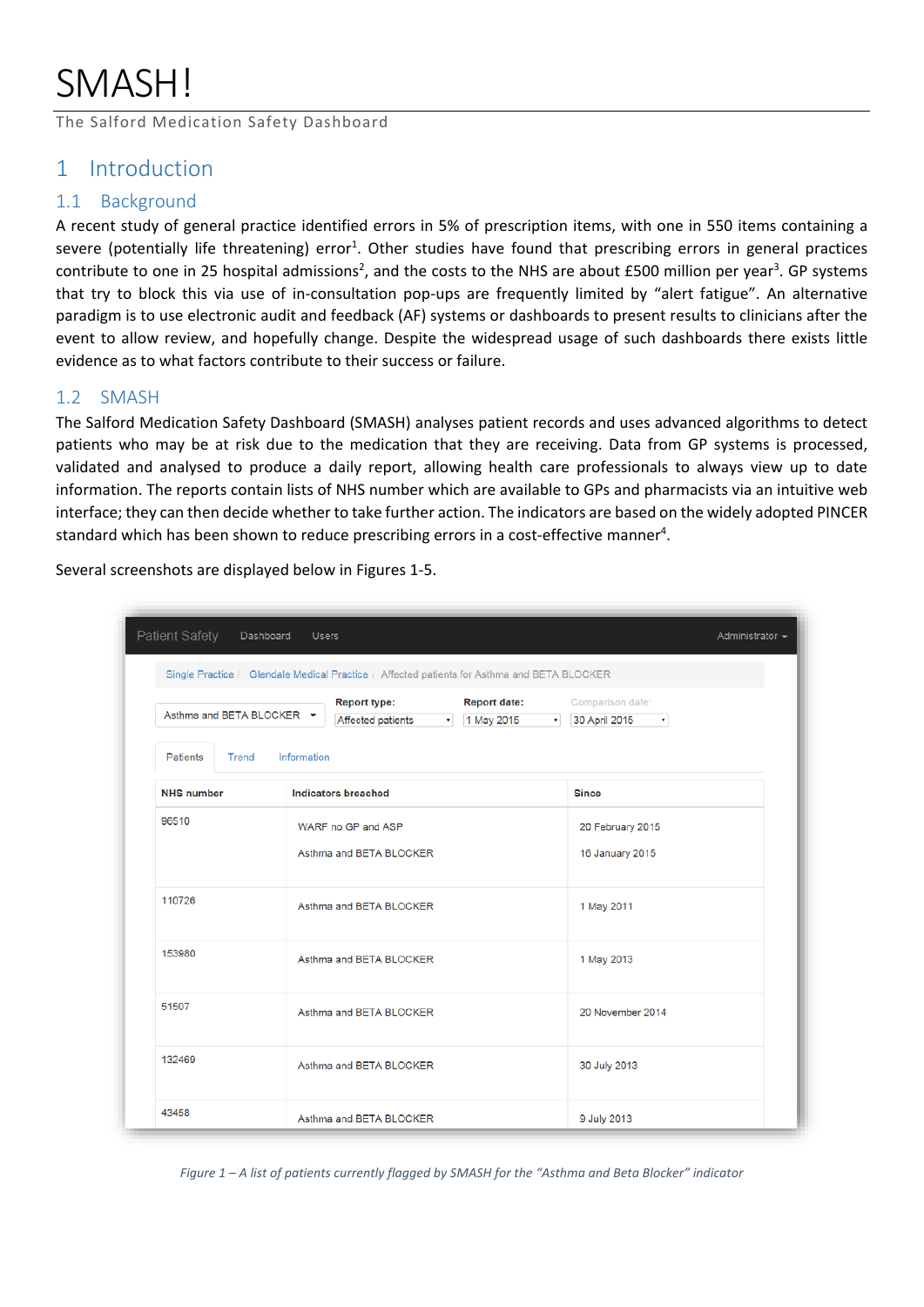

*Figure 2 – Some users enjoy the ability to compare their performance with the CCG or local neighbourhood in order to prioritise their efforts*



*Figure 3 – Feedback showing a practice's improvement over time can enforce a positive feedback loop*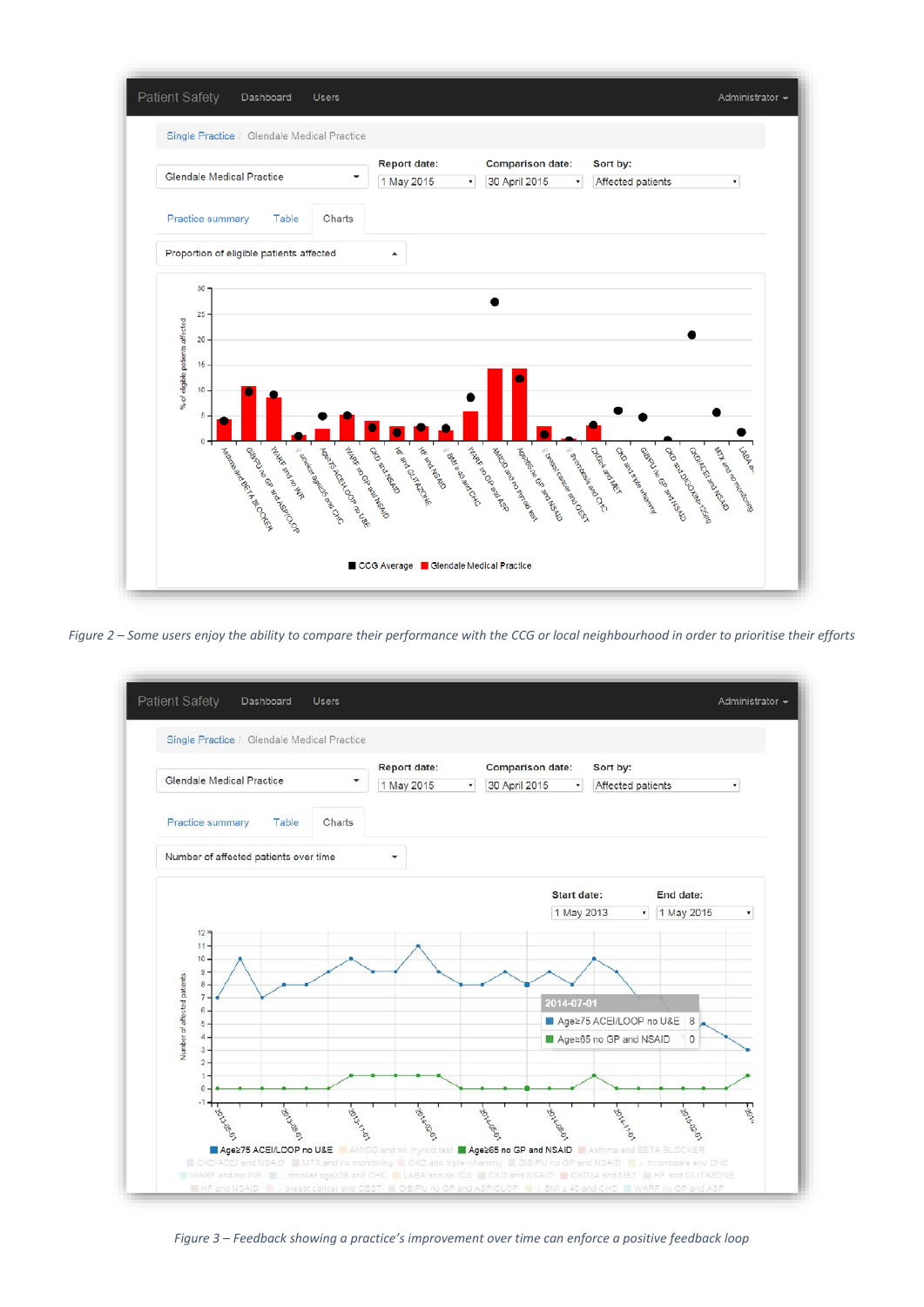

#### *Figure 4 - CCG pharmacists can see which practices are doing well and badly to best focus scarce resources*

| Single Practice / Glendale Medical Practice / Affected patients for Asthma and BETA BLOCKER                                                                                                                                                                                                                                                                                                                                                                                                                                                                                                                                                                                                                                                                                                                                                                                                                                                                                                 |                                                 |                                        |                                                                                                                                         |  |
|---------------------------------------------------------------------------------------------------------------------------------------------------------------------------------------------------------------------------------------------------------------------------------------------------------------------------------------------------------------------------------------------------------------------------------------------------------------------------------------------------------------------------------------------------------------------------------------------------------------------------------------------------------------------------------------------------------------------------------------------------------------------------------------------------------------------------------------------------------------------------------------------------------------------------------------------------------------------------------------------|-------------------------------------------------|----------------------------------------|-----------------------------------------------------------------------------------------------------------------------------------------|--|
| Asthma and BETA BLOCKER -                                                                                                                                                                                                                                                                                                                                                                                                                                                                                                                                                                                                                                                                                                                                                                                                                                                                                                                                                                   | <b>Report type:</b><br><b>Affected patients</b> | <b>Report date:</b><br>1 May 2015<br>۰ | Comparison date:<br>30 April 2015<br>$\mathbf{v}$                                                                                       |  |
| Information<br><b>Patients</b><br>Trend                                                                                                                                                                                                                                                                                                                                                                                                                                                                                                                                                                                                                                                                                                                                                                                                                                                                                                                                                     |                                                 |                                        |                                                                                                                                         |  |
| What is the risk to patients?                                                                                                                                                                                                                                                                                                                                                                                                                                                                                                                                                                                                                                                                                                                                                                                                                                                                                                                                                               |                                                 |                                        | In susceptible patients ß blockers can precipitate acute attacks of bronchospasm or worsen daily symptoms resulting in mortality or low |  |
| grade morbidity respectively. The BNF advises that "ß blockers should be avoided in patients with a history of asthma or<br>bronchospasm; if there is no alternative, a cardioselective ß blockers can be used with extreme caution under specialist supervision.<br>Atenolol, bisoprolol, metoprolol, nebivolol, and (to a lesser extent) acebutolol, have less effect on the $\beta_2$ (bronchial) receptors and are,<br>therefore, relatively cardioselective, but they are not cardiospecific. They have a lesser effect on airways resistance but are not free of<br>this side effect". The Committee on Safety of Medicines <sup>1</sup> issued the following advice: " B blockers, even those with apparent<br>cardioselectivity, should not be used in patients with asthma or a history of obstructive airways disease, unless no alternative treatment<br>is available. In such cases the risk of inducing bronchospasm should be appreciated and appropriate precautions taken." |                                                 |                                        |                                                                                                                                         |  |
| What evidence is there that this pattern of prescribing is harmful?                                                                                                                                                                                                                                                                                                                                                                                                                                                                                                                                                                                                                                                                                                                                                                                                                                                                                                                         |                                                 |                                        |                                                                                                                                         |  |
| $\beta$ blockers vary in their affinity for $\beta_1$ - and $\beta_2$ -adrenoceptors, and are divided into two groups, cardioselective (affinity for $\beta_1$ ), and non-<br>cardioselective (affinity for $\beta$ ). The majority show little selectivity for one receptor over the other, except for bisoprolol (14-fold greater<br>affinity for $\beta_1$ -adrenoceptors) and timolol, sotalol and propranolol (26-fold, 12-fold, and 8-fold greater affinity for $\beta_2$ -adrenoceptors,<br>respectively).                                                                                                                                                                                                                                                                                                                                                                                                                                                                           |                                                 |                                        |                                                                                                                                         |  |
| Table 1: Cardioselective and non-cardioselective betablockers                                                                                                                                                                                                                                                                                                                                                                                                                                                                                                                                                                                                                                                                                                                                                                                                                                                                                                                               |                                                 |                                        |                                                                                                                                         |  |
| Cardioselective beta-blockers (relative selectivity for $\beta_{1}$ -<br>adrenoceptors) <sup>2</sup>                                                                                                                                                                                                                                                                                                                                                                                                                                                                                                                                                                                                                                                                                                                                                                                                                                                                                        |                                                 | adrenoceptors $)^2$                    | Non Cardioselective beta-blockers (relative selectivity for $\beta_{2^*}$                                                               |  |

*Figure 5 - Information is available to show the importance of each indicator, the risks, and the possible solutions*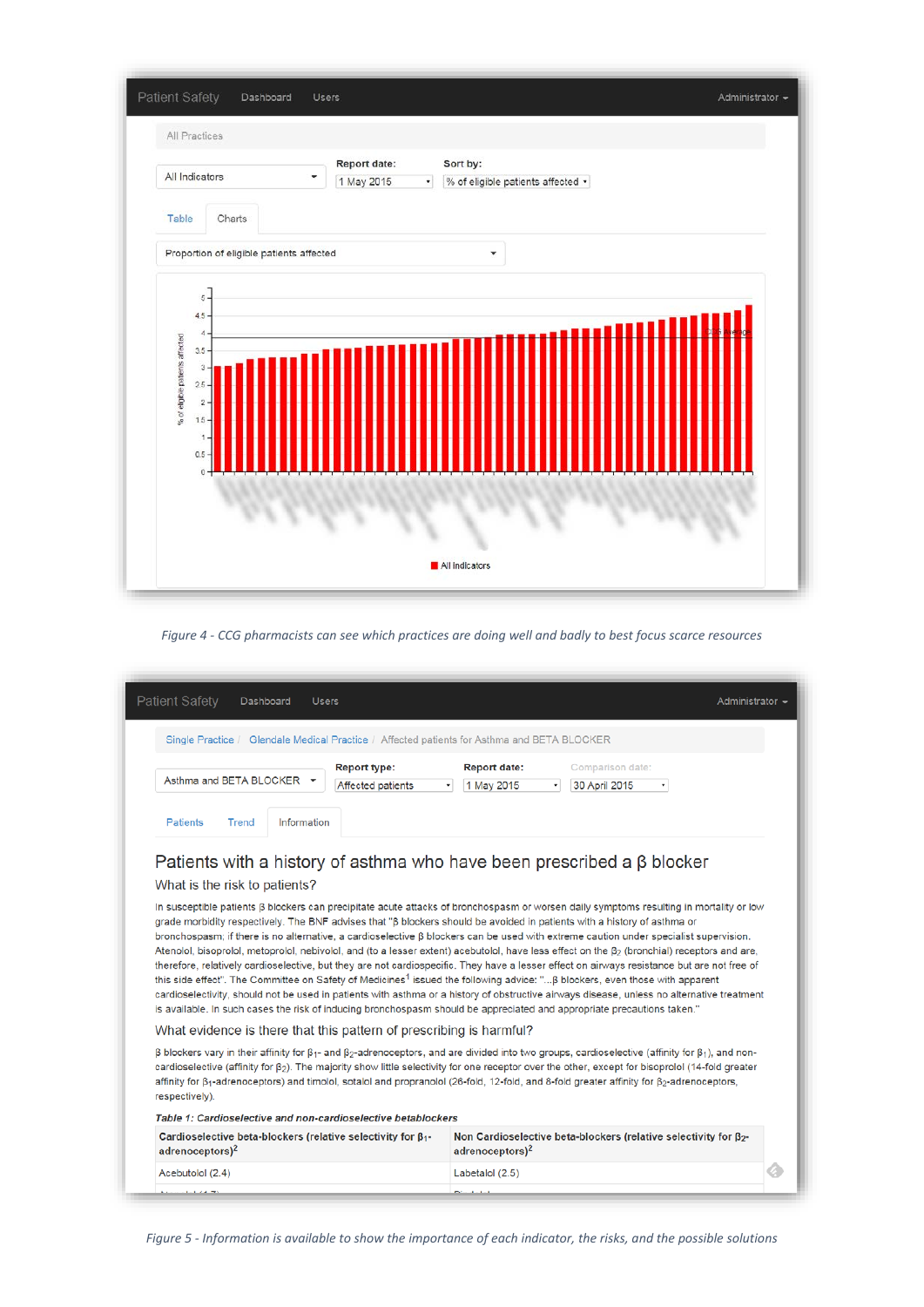# 2 Method

The effectiveness and utility of SMASH is currently being evaluated in a trial. Each recruited practice is approached by a pharmacist who introduces the dashboard and explains the importance of the indicators. The pharmacist assists the practice for a few weeks, before leaving to work with another practice. Each practice is followed for 12 months from first pharmacist involvement, during which time we track all interaction with the dashboard down to individual mouse clicks and hovers. This invaluable source of data, combined with qualitative data obtained from interviews, will enable us to provide a list of best practice recommendations for the future development of such systems.

## 3 Results

We have recruited 45 (out of 46) of the general practices within Salford. The first practice recruited completed the 12 month follow up in March 2017, and the last practice recruited will complete in April 2018. The full and final analysis will be performed next year when all practices have completed the trial, but preliminary results are extremely promising.

Practices recruited prior to January 2017 (n=31) have seen the number of at risk patients fall by almost half from 1433 to 771. This is a mean reduction of 21.4 patients per practice and is significant (p=0.0006) when compared with the mean reduction of 3.7 patients per practice recruited after January 2017 (n=14). Early data shows that while pharmacist usage decreases over time, the usage of other practice staff is constant, suggesting that the dashboard continues to be used after the pharmacist departs and that the number of at risk patients will remain low, rather than return to prestudy levels – a limitation of other pharmacist-led interventions<sup>1</sup>.

Interviews have shown that users of the system are extremely satisfied with the system and find it *"quick and easy"*, *"very user friendly", "straightforward"* and *"miles more efficient"*. One pharmacist remarked that *"within an hour… you could have made quite an impact."*

## 4 Future

The NIHR patient safety centre at Manchester has recently been awarded a further 5 years of funding. During this time, we will: improve the existing dashboard based on feedback from the trial; deploy more indicators; roll out the system across Greater Manchester; and, working with industry partners, explore ways of allowing patients to interact with the system. The ability for patients to discover when they are 'flagged up' by safety systems such as this will start to change the interactions between patient and provider, and opens up several interesting avenues for future research.

# 5 About me

Richard Williams is a senior software engineer and informatician working at the University of Manchester within the Greater Manchester Primary Care Patient Safety Translational Research Centre. Richard was the lead developer on the SMASH project and ensured that the system was built ahead of schedule, virtually bug free, and has attained an availability in excess of 99.9%. He is responsible for its future development and direction.

In addition to SMASH, he has designed, built and implemented several other web applications and their associated infrastructure: the award-winning COCPIT for analysing patient adherence to care pathways<sup>5-7</sup>; an application for simulating disease progression at a population level; and e-Labs for combining cohort data for increased statistical power. Richard is currently working towards a PhD on the gap between "routinely collected" and "research ready" datasets.